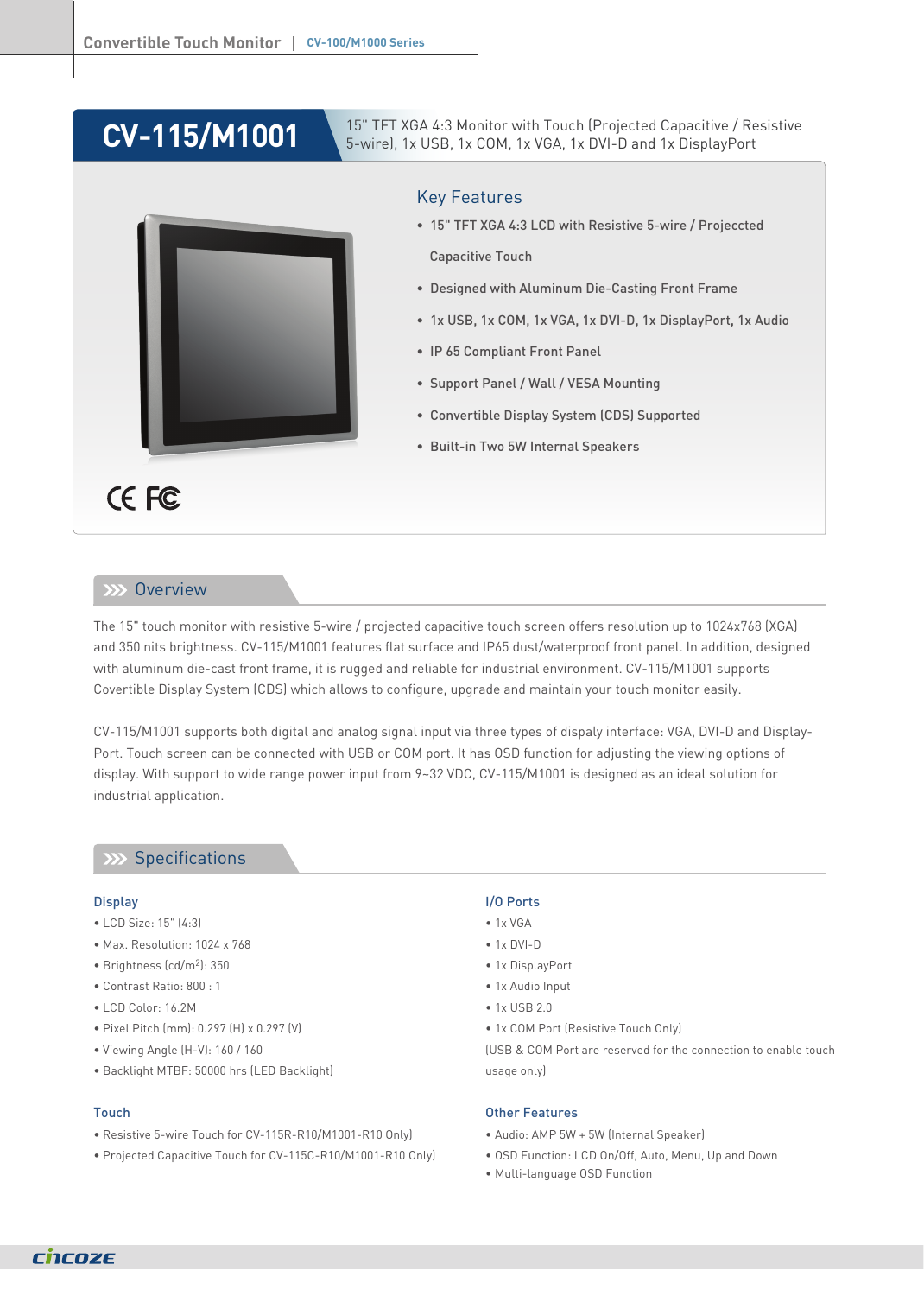# Covertible Display Systems Covertible Display Systems

#### Power

- 1x 3-pin Terminal Block Connector with Power Input 9~32VDC
- 1x Optional AC/DC 12V/5A, 60W Power Adapter

#### Environment

- Operating Temperature: Ambient with air flow: -5°C to 60°C (with Industrial Grade Peripherals)
- Storage Temperature: -20°C to 75°C
- Relative humidity: 10%~95% (non-condensing)
- IP Level: IP 65 Compliant Front Panel

#### Physical

- Dimension (WxDxH, mm): 408 X 312.4 X 69 mm
- Weight: 5.48 kg
- Construction Front Panel: Die-Casting Flat Surface
- Mounting: Panel / Wall / VESA Mounting

#### **Certification**

- CE
- FCC Class A





#### **Dimensions**